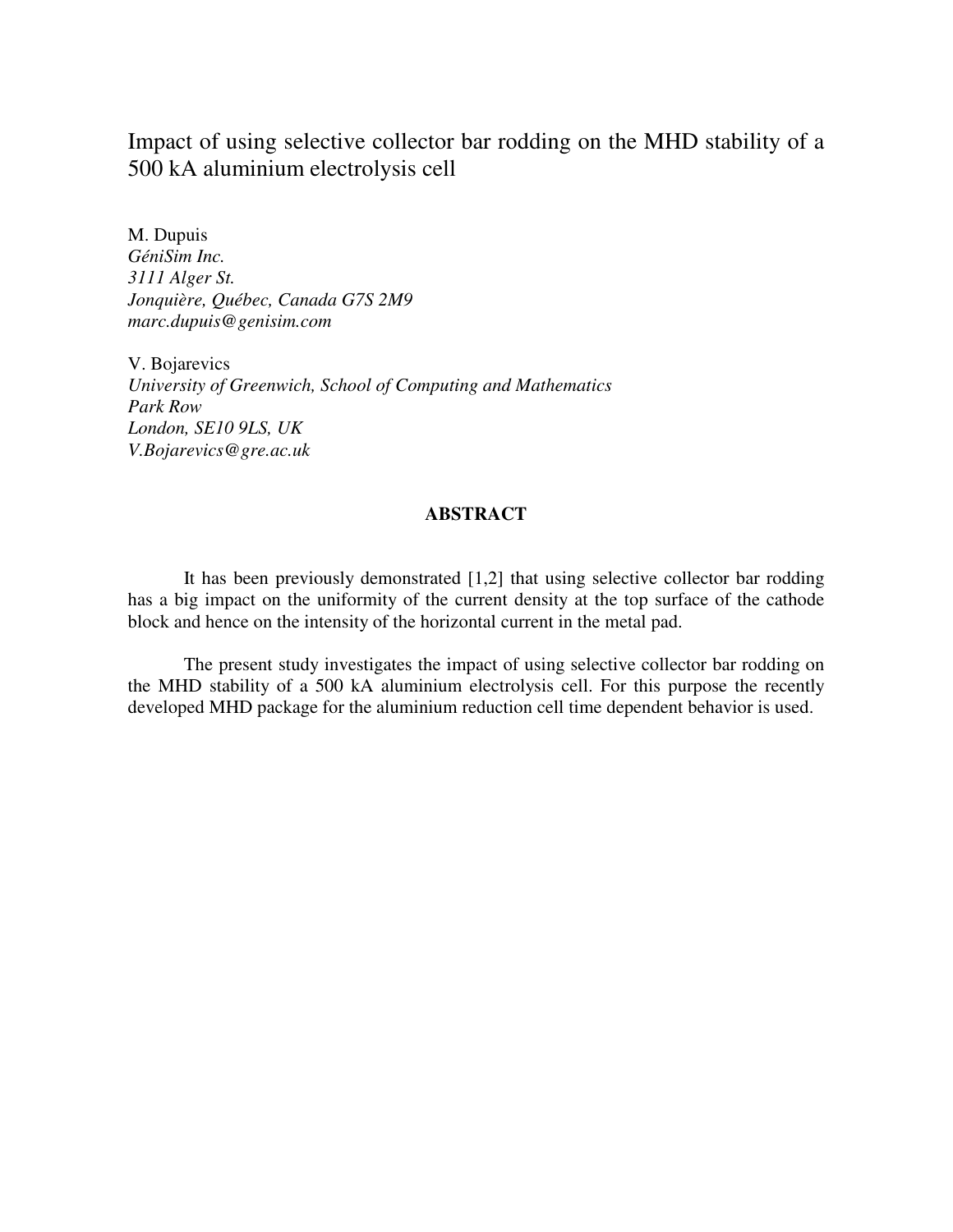## **INTRODUCTION**

Since the introduction of 100% graphitic cathode block in the high amperage cell, their fast erosion rates have lead to a significant reduction of the average cell life. Furthermore, the observed "W" shape erosion pattern [3] implies that that erosion rate is proportional to the current density at the metal/cathode block interface.

Considering those facts, it has been proposed in [1] to use selective collector bar rodding in order to get a more uniform current density at that interface. This was successfully achieved without significantly increasing the cathode voltage drop by using bigger collector bars.

Of course, as demonstrated in [2], having a uniform current density at the metal/cathode block interface also almost completely eliminates the horizontal currents in the metal pad. This in turn should have a significant impact on the MHD cell stability. In order to be able to analyze that impact, the MHD model must be able to represent the selective cast iron rodding pattern around each collector bar.

## **SELECTIVE RODDING PATTERN**

The selective rodding pattern used in the present study is similar to the one presented in reference (1) (see Figure 1). The rodding of each collector bar is split in three sections of decreasing size while going from the center of the cell side wall. The length of the middle section is half of the section close to the cell center while the section close to the cell wall is about one third of the middle section. The resulting current density in the metal pad obtained using the ANSYS<sup>®</sup> based thermo-electric model is presented in Figures 2.



Figure 1: Selective rodding pattern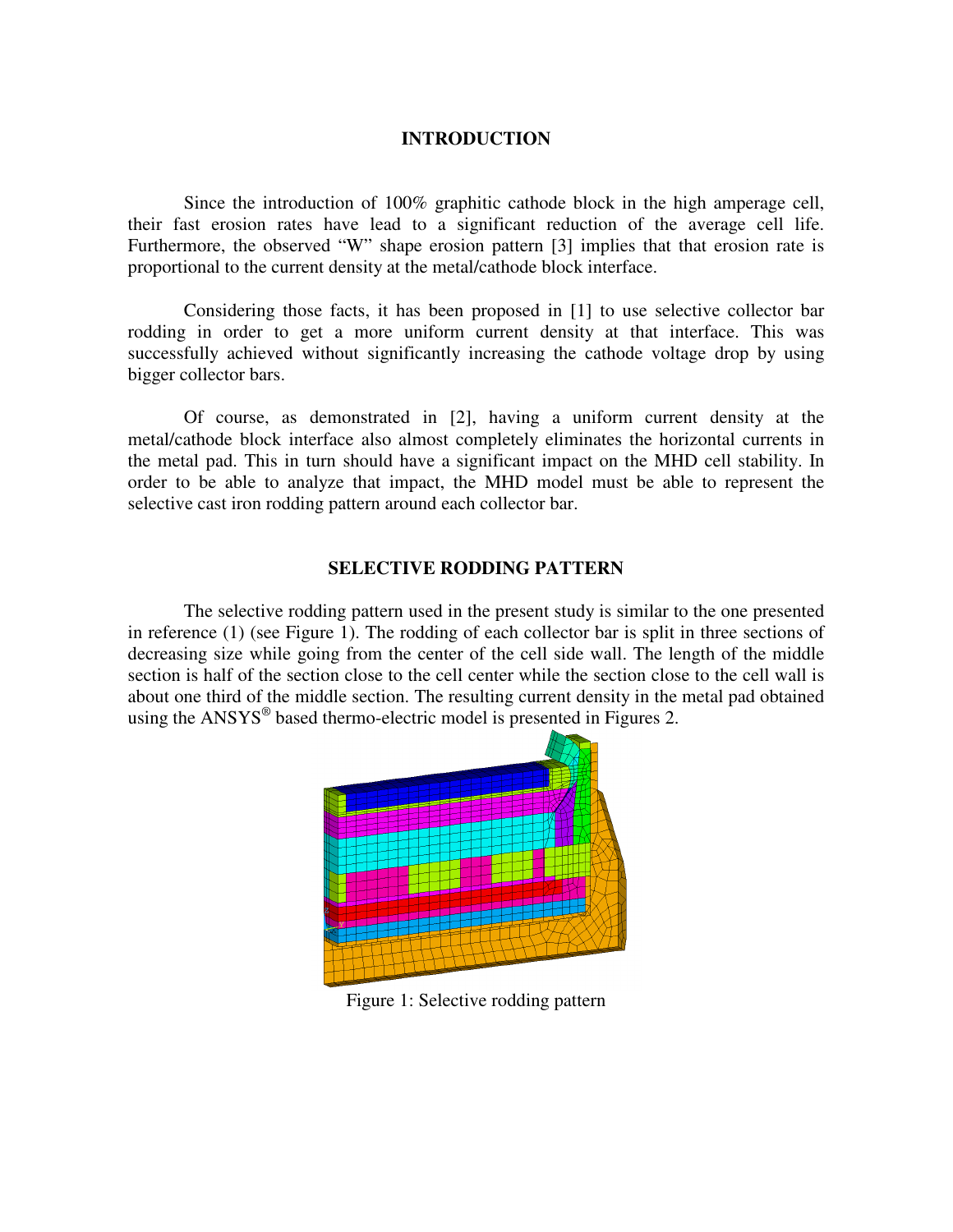

Figure 2 - Resulting current density in the metal pad obtained using the  $\mathbf{ANSYS}^\circledast$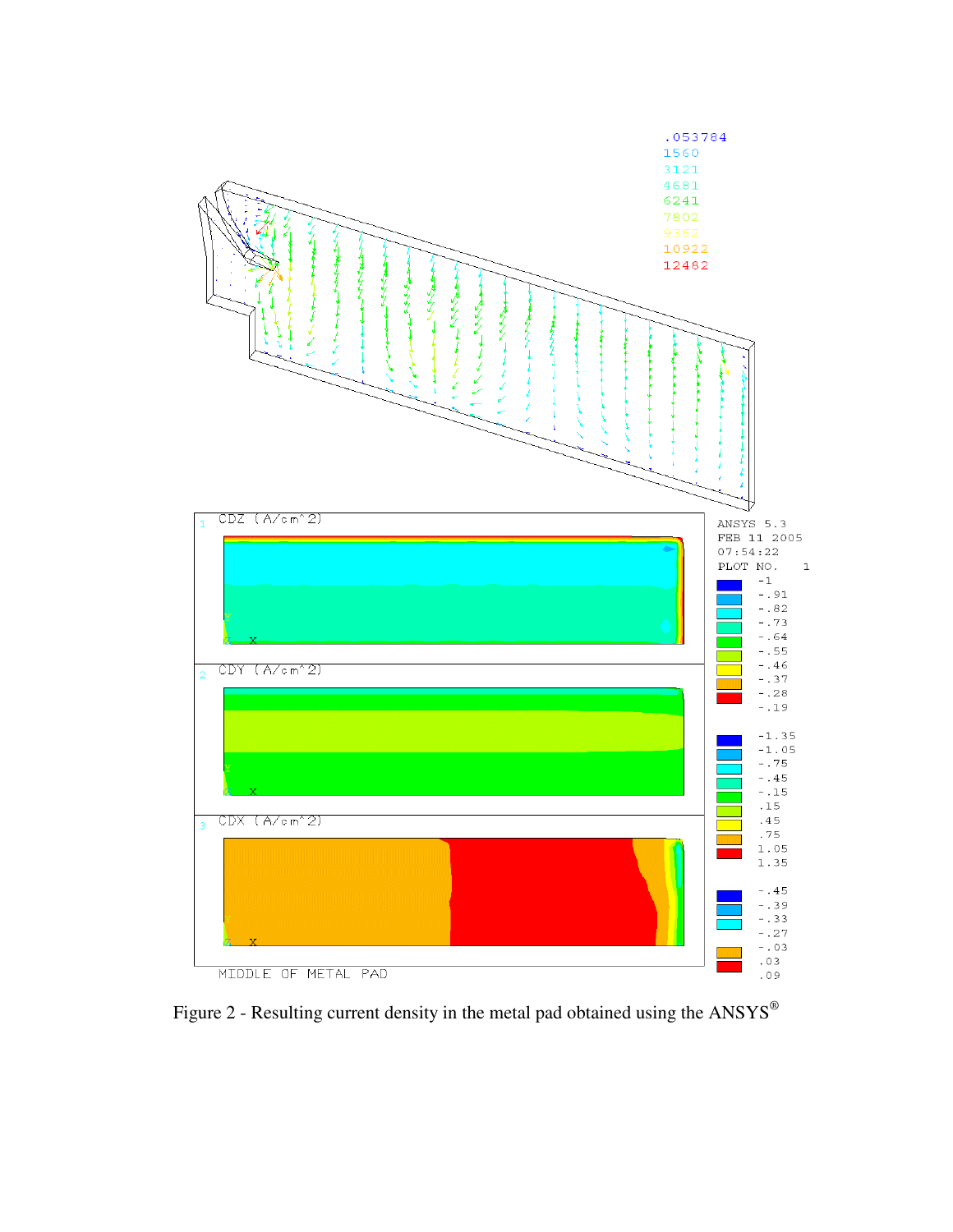#### **MHD COMPUTATIONAL MODEL**

 The design of bus network for high amperage reduction cells has a double fold task: to optimize the magnetic field within the cell and the electric current distribution both within the cell and the bus bars itself. The magnetic field should be reduced and optimized for a stable melt interface and to avoid vigorous velocities within the liquid melt. Since the magnetohydrodynamic driving force is **j**x**B**, the electric current distribution, particularly the horizontal components, are equally important to the magnetic field optimization.

Historically two different modelling approaches have been used: one for the electric current distribution for the bus bar network and, often quite different, other mathematical model for the MHD phenomena within the cell. Very similar data inputs both for the magnetohydrodynamic simulations and for the electric current modeling in the bus network are in fact used. Physical and engineering considerations suggest that both problems are mutually interconnected and should be solved interactively. It means that the computer program should use the same data input to compute the electric current, voltages, temperatures in the bus network, and the magnetic field, the current distribution within the cell with waving metal interface, then finally iterate back to account for the spatially and temporally variable cell interpolar distance for the current distribution in the supplying bus network. This affects also the magnetic field, the metal pad waves, velocities, and the neighbor cells which are interconnected to the particular test cell (4-6).

#### **Electric Current Distribution**

The first calculation step needed for an MHD model is the electric current distribution. This is calculated by coupling the electric current in the fluid zone to the resistance network representing the elements of individual anodes and cathode collector bars as well as the whole bus-bar circuit between two adjacent cells. The electric current in the fluid zones must be computed from the continuous media equations governing the DC current (which can change in time with the waves and anode burnout process):

$$
\mathbf{j} = -\sigma \nabla \varphi + \sigma \mathbf{v} \times \mathbf{B},\tag{1}
$$

where the fluid flow induced currents in the highly conducting liquid metal are accounted for. The electric potential in the fluid is governed by the equation:

$$
\nabla^2 \varphi = \nabla \cdot (\mathbf{v} \times \mathbf{B}),\tag{2}
$$

and the boundary conditions of zero current at the insulating walls, given current distribution **j**<sub>a</sub> at anodes, **j**<sub>c</sub> at cathode carbon (both supplied from the finite element resistivity network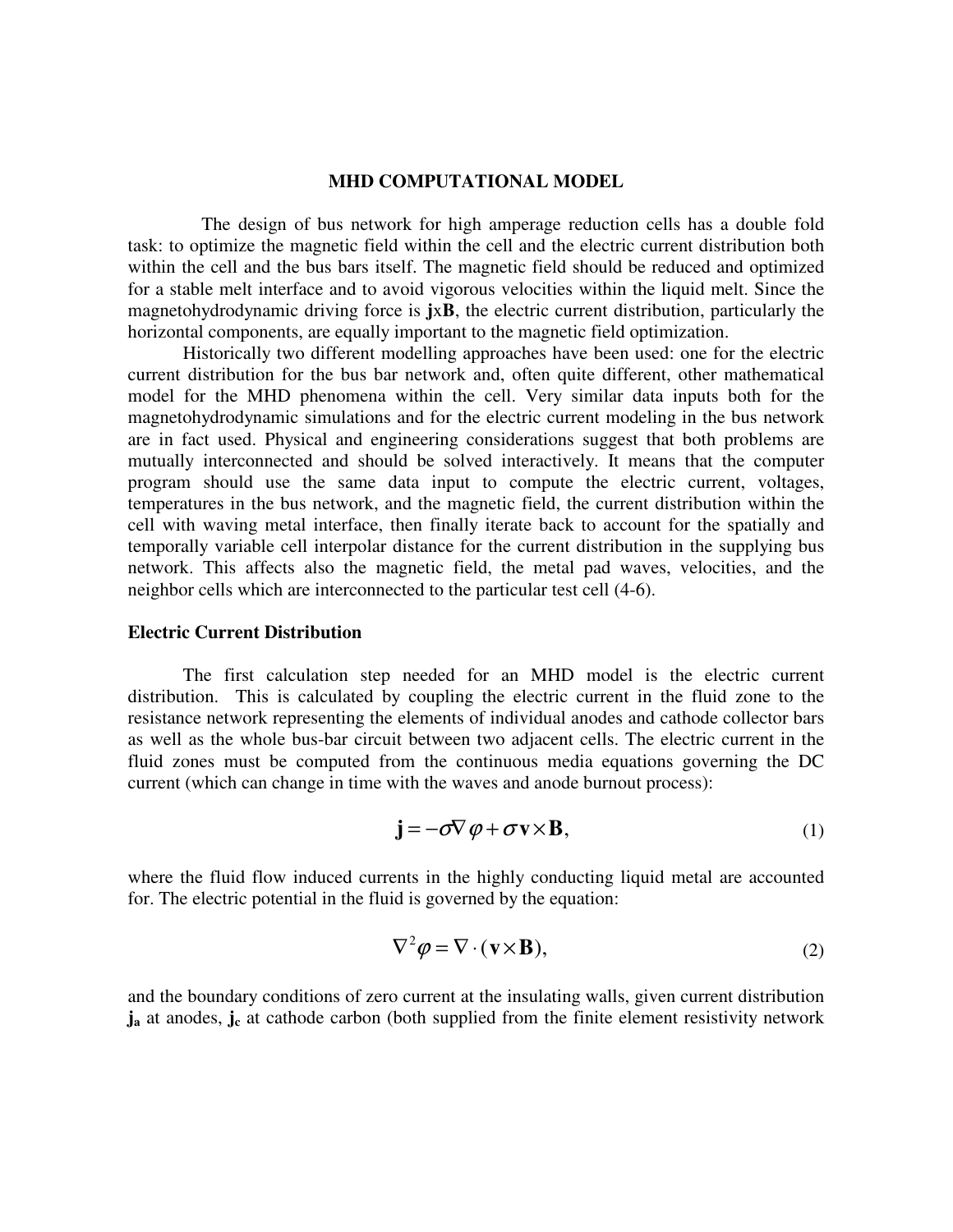solution, which in turn is coupled to the computed potential distribution from the equation (2) ). At the interface between the liquid metal and the electrolyte the continuity of the potential and the electric current normal component must be satisfied. Since the depths of the liquid layers are extremely small if compared to their horizontal extension, the shallow layer approximation is very efficient to solve this 3-dimensional problem. It can be shown (7) that the solution, for instance in the aluminium layer, can be obtained from the following equation:

$$
j_{za}(x, y, t) - j_{zc}(x, y, t) = \sigma_{Al}\partial_k((H_{Al}(x, y, t) - H_c)\partial_k\varphi),
$$
 (3)

Where the aluminium pad interface *HAl* is variable in time and horizontal coordinates, and the current distribution at the top and the bottom depend on the iterative solution from the finite element network of the bus bars, anodes, pins, collector bars and the collector bar rodding procedure (see e.g. Figure 1).

 As the beginning of the computer simulation the MHD package generates automatically a very large set of Kirchhoff equations from the relatively simple unified data input. The current distribution in the bus bar network can be described to reasonable approximation accuracy suitable for engineering purposes by linear resistance elements. The electric currents and voltages in such a complex, multiply connected circuit are governed by the Kirchhoff laws. The two Kirchhoff laws are:

1) the **voltage law**: The algebraic sum of the potential differences taken around a loop (or 'mesh') of a circuit is zero;

2) the **current law**: The algebraic sum of the currents into a node of a circuit is zero.

 If directly applied, these laws contain unknown potential differences for each resistance and unknown currents for each mesh of a given circuit. There are two methods to reduce the number of independent unknowns and the equations respectively. These are based on combining the two laws and are referred to as either mesh analysis or nodal analysis.

The mesh analysis is based on currents as unknowns. A set of mesh currents  $I_n$ are chosen to traverse all complete loops of the circuit. Since each mesh current flows right through any junction (node) in its path, the current law is automatically satisfied. Then it is left to apply the voltage law for each of the meshes by replacing the potential differences with the algebraic sums of currents through the particular resistance multiplied by this resistance (Ohms law). For the reduction cell situation this procedure was used in the past and involves a tedious job of locating all possible meshes of the circuit, what is rather hard to automate in a computer program. Therefore this approach involves an intelligent input from the program user and results in long labor days with a possibility of potential errors. Principal changes in the circuit, such as anode or cathode element disconnection or new branching, require significant reconsideration of the equation set.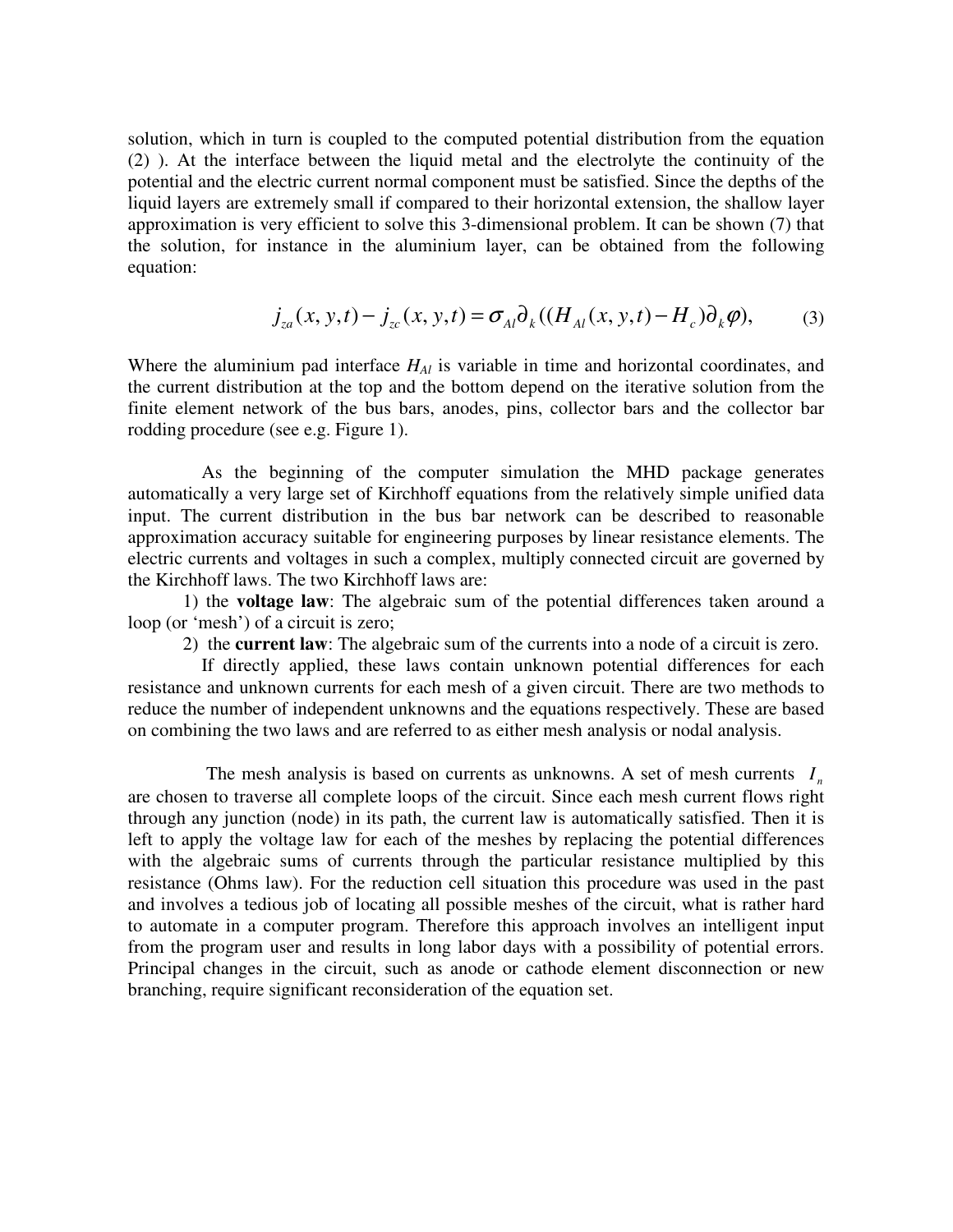For the automatic circuit analysis purpose the nodal analysis is more convenient. According to this method the potentials at the nodes are the independent unknowns. The use of node potentials, rather than mesh currents, makes for greater efficiency in the analysis of circuits that are predominantly running in parallel to other branches, since the number of simultaneous equations that have to be solved is significantly smaller. The general procedure to obtain the equation set for a complex circuit is the following:

1) choose a convenient reference (given potential for a set of nodes - in our case the liquid metal of the previous cell where the internal electric current distribution is computed in the liquid layers) and assume a potential (unknown before the solution) for all remaining nodes;

2) in the equation for a particular node, the known coefficient at the potential of that node is the sum of the conductances (inverse to resistances) connected to it; the coefficients of the other potentials are the conductances joining their respective nodes to the node in question;

3) this algebraic sum of potentials multiplied by conductances is equal to an external current entering this node.

The following equation set arises for the total number of *M* nodes each of which has *N* directly connected neighbor resistances:

$$
U_m \sum_{n=1}^{N} \frac{1}{R_n} - \sum_{n=1}^{N} \frac{U_n}{R_n} = I_m \quad , \tag{4}
$$

where  $U_m$  is the potential at a node,  $U_n$  - for nodes at other ends of neighbor bars,  $R_n$  resistances of neighbor bars,  $I_m$  - external current entering the node. In our case total current 'I' enters the reference nodes in the liquid metal of previous cell and '-I' current leaves the nodes at the liquid metal of the downstream cell. For all other nodes the external current right side of the equation - is zero.

 This is just another statement of the current law, and the voltage law is satisfied because the sum of the potential differences, with  $U_m$  expressed from the equation (4), over the closed mesh is identically zero. Formally this law can be applied even for two resistance elements connected in series, and this property is essential in order to generate automatically the set of equations to solve.

 After finding the potentials at the nodes, the potential difference between two neighbor nodes multiplied by the connecting resistance gives the current in each resistance. The main task of the present program is to find the current distribution in the bar network, yet a further improvement in accuracy can be achieved if computing Joule heating:  $R_m I_m^2$  for each of the resistance elements.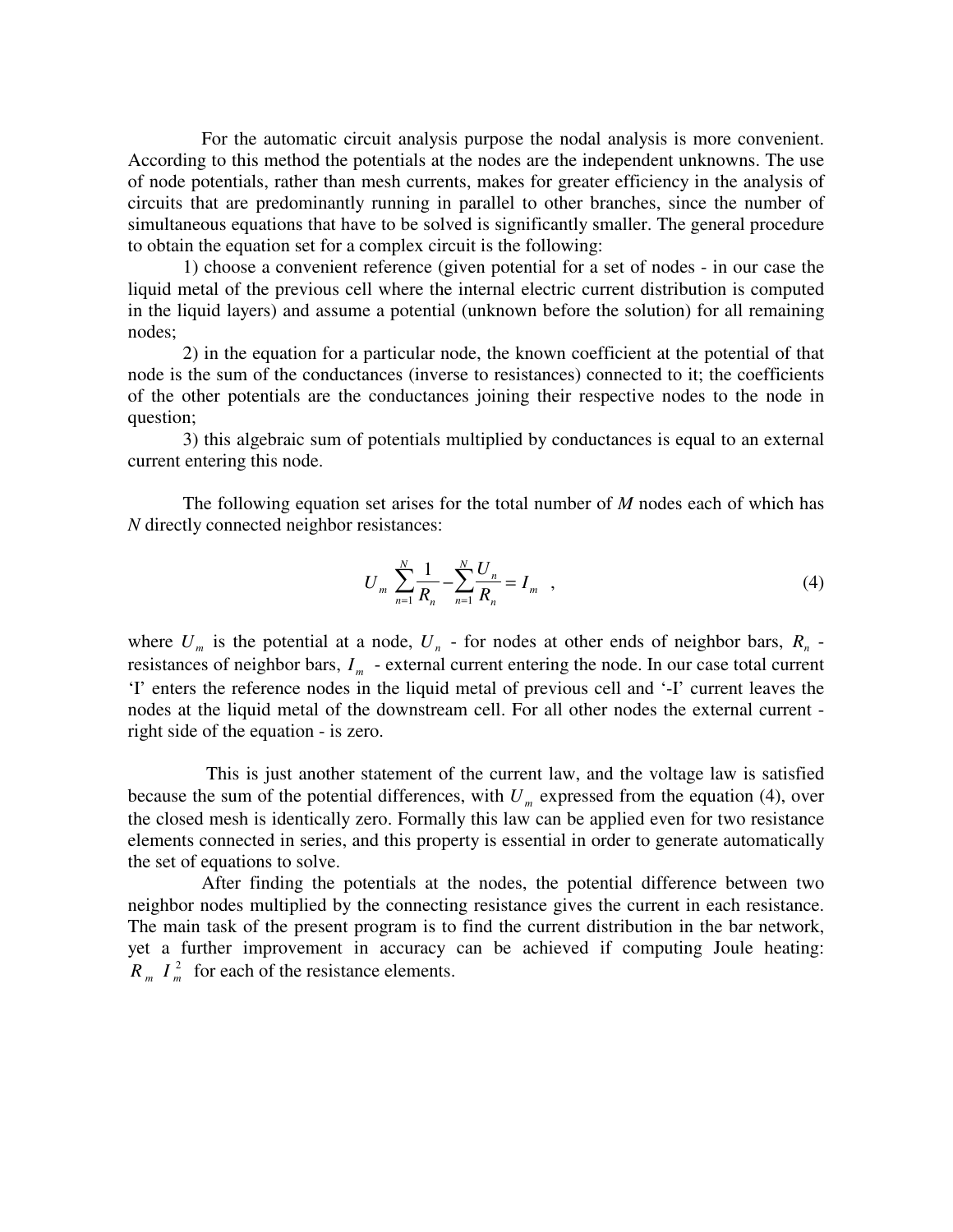Knowing the Joule heating, losses to the ambient air and the connectivity of the bars, it is possible to estimate the temperature of a bar. When the temperatures are calculated, the resistivities  $\rho$ <sub>*r*</sub> can be updated taking into account the linear temperature coefficient  $\alpha$ :

$$
\rho_T = \rho_{20} \cdot (1 + \alpha T). \tag{5}
$$

After the new resistances are calculated, the electric circuit equation set is solved again to iterate the whole procedure while the convergence is achieved. The convergence is easily established for bars with physically reasonable cross sections and sufficiently effective heat transfer to the ambient air and to the neighbor bars. We incorporate in the program also the heating at the ends of first and last bars connected to the anodes and the cathode carbon by assigning the temperatures at these ends. The computed temperatures of the electrically heated bars permit to accommodate to the resistivity changes. The described procedure is sufficiently flexible to permit simulation of anode changes, disconnected cathode bars, various branching of the current path between the cells, etc. The procedure is also well suited to model the selective rodding of the collector bars as shown in Figure 1.

### **MHD MODELLING RESULTS**

The MHD simulation package provides time dependent results for a specified bus bar network shown in Figure 3 for an experimental new design 500 kA cell (4-6). The bus bar design achieves a high level of MHD stability for the 500 kA cell, but certain problems are encountered, as it is often the case, for the cells close to the line beginning and end. Small amplitude oscillations persist for these cells. Therefore we attempted to analyze the MHD stability for the cells close to the line end as shown in Figure 3.

First, we consider the cell behavior without the selective rodding and with the simple case of uniform 20 cm ledge covering the cathode carbon along the cell bottom perimeter. (More realistic case with the ledge obtained from the thermoelectric modelling is considered in (6).) The electric current distribution, computed according to the coupled model given by the equations (1)-(5), is shown in Fig. 4, where the arrows indicate the horizontal depth average current in metal and the contour levels  $-J_z$  current at the bottom.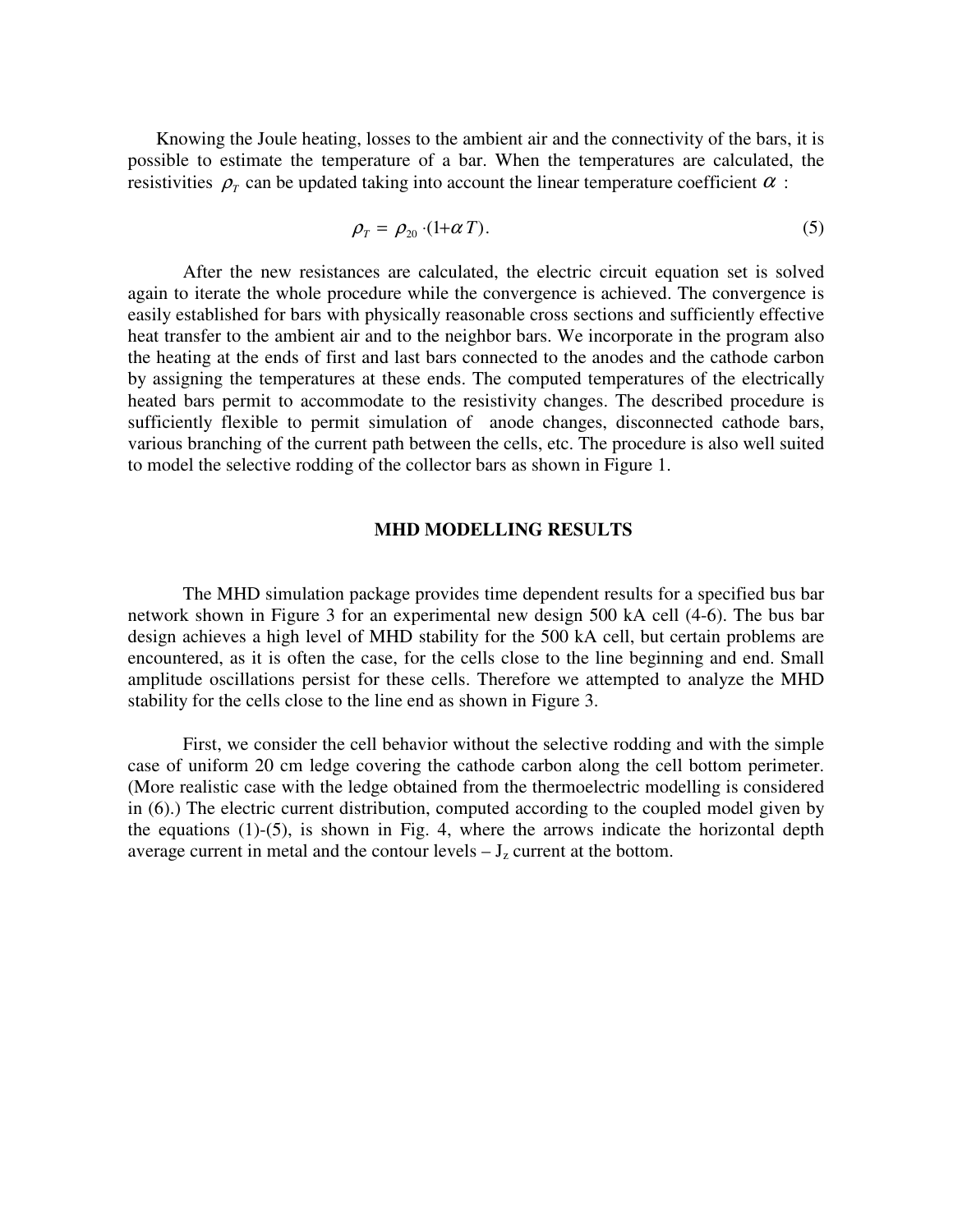

Figure 3 – The bus bar network and the electric current distribution for the 500 kA cell positioned close to the line end. The test cell contains also the ferromagnetic parts for the magnetic field prediction



Figure 4 – Electric current distribution in the aluminium layer for the standard case without selective collector rodding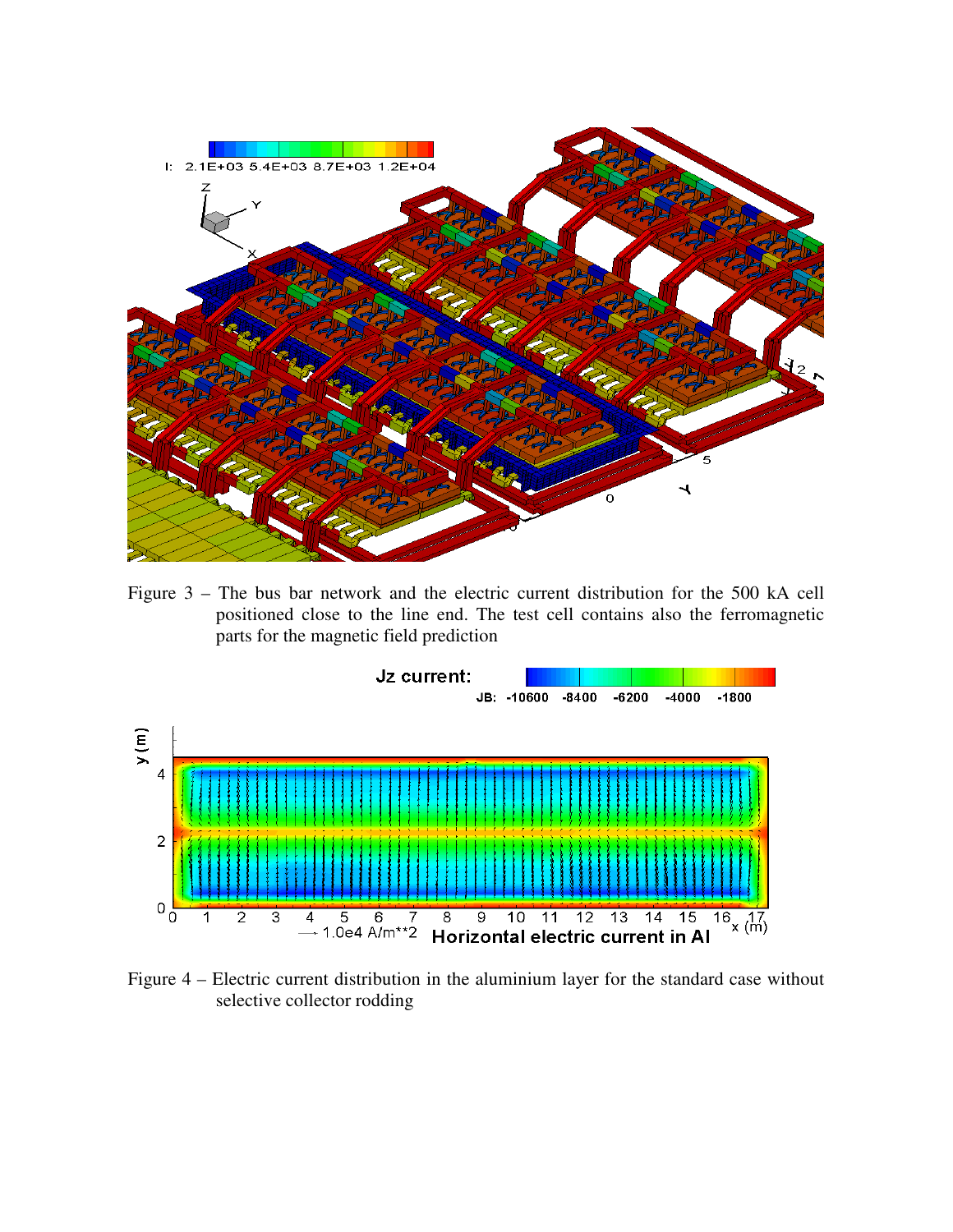For the end cells the metal pad develops low amplitude self-sustained, non-growing oscillation, which is visually hardly noticeable (compare Figures 5 and 6, showing the pad surface at time moments separated by a half-period of the oscillation: max and min height for a particular location). Notice, that the maximum amplitude is just a few millimeters, and that relatively intense horizontal circulation velocities are mainly responsible for the interface deformation in this case. Figures 7 and 8 show the depth-average velocity distribution in both liquid layers. The 'dips' in the interface are created by the more intense bottom layer vortex velocities (the right and middle parts), and the 'crest' of the surface is largely supported by the pressure reduction owing to the more intense electrolyte vortex on the left part.



Figure 5 – Liquid metal pad instantaneous surface at 500 s for the standard case without selective collector rodding



Figure 6 – Liquid metal pad instantaneous surface at 525 s for the standard case without selective collector rodding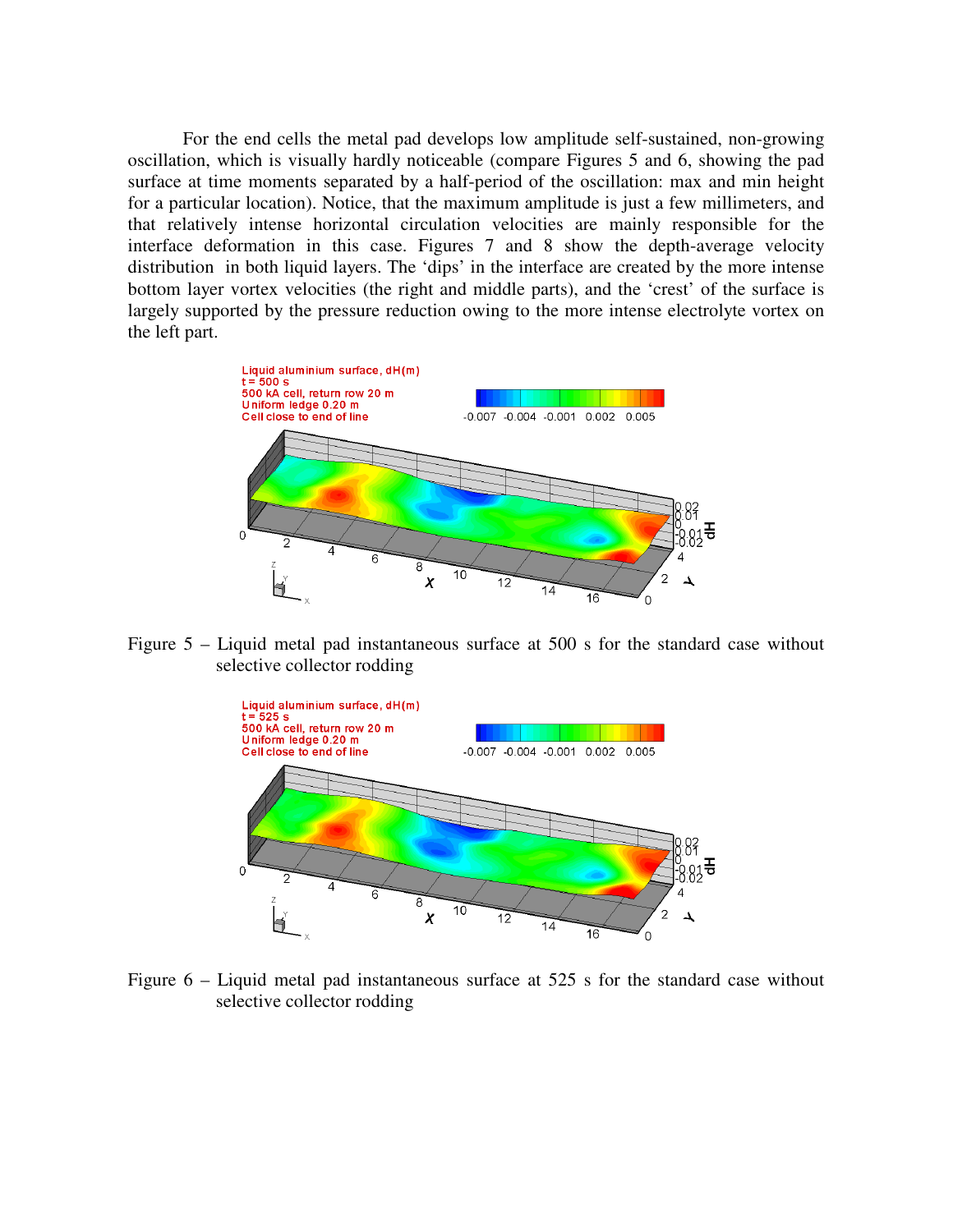

Figure 7 - Velocity pattern and turbulent kinetic energy k distribution in the electrolyte layer for the standard case without selective collector rodding



Figure 8 - Velocity pattern and turbulent kinetic energy k distribution in the aluminium layer for the standard case without selective collector rodding

The metal pad surface oscillation indicates (see Figure 9) a mild instability developing over a very long time period for the case of the end cells. The middle of the line cells are very stable even without any additional stabilizing measures. For the end cells we attempt to introduce the selective collector bar rodding (shown in Figure 1) in order to reduce the horizontal currents in the metal pad. The MHD model is more sensitive to the 3 dimensional nature of the external bar connection, which leads to clearly visible bottom current increase at the metal bottom where the rodding is applied. The resulting horizontal currents in the metal are indeed considerably reduced (Figure 10). The horizontal velocity patterns are changed, also, and made almost similar in both liquid layers (Figures 11 and 12). The metal pad surface is more flat (Figures 13 and 14) than without the selective collector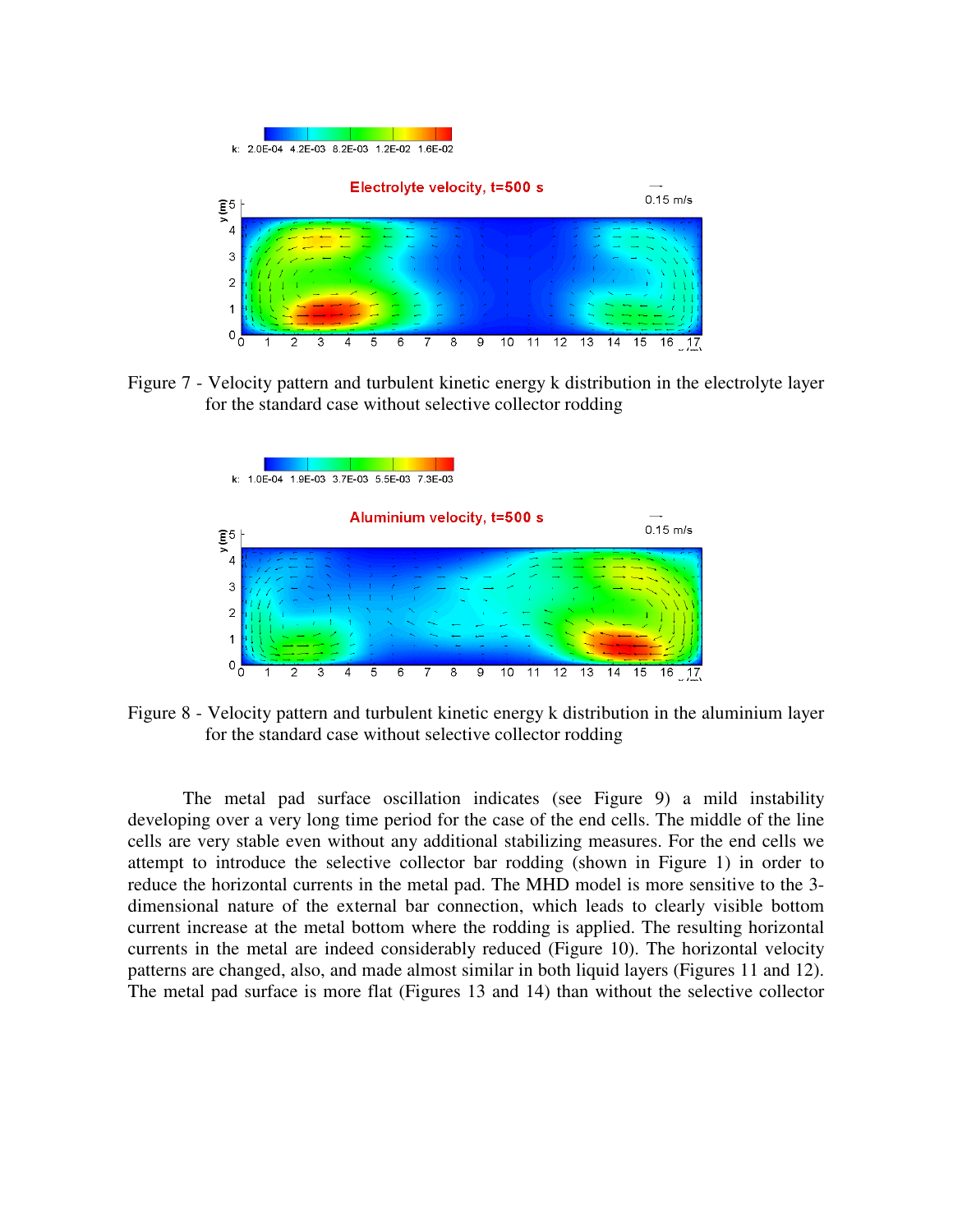bar rodding (compare to Figures 5, 6). The small 'dips' seen in the Figures 13, 14 are created because the aluminium vortices are slightly more intense than in the electrolyte for this case.



Figure  $9 - (a)$  Liquid metal pad and cell voltage oscillations for the standard case without selective collector rodding; (b) Fourier power spectra for the pad oscillations.



Figure 10 – Electric current distribution in the aluminium layer with selective collector rodding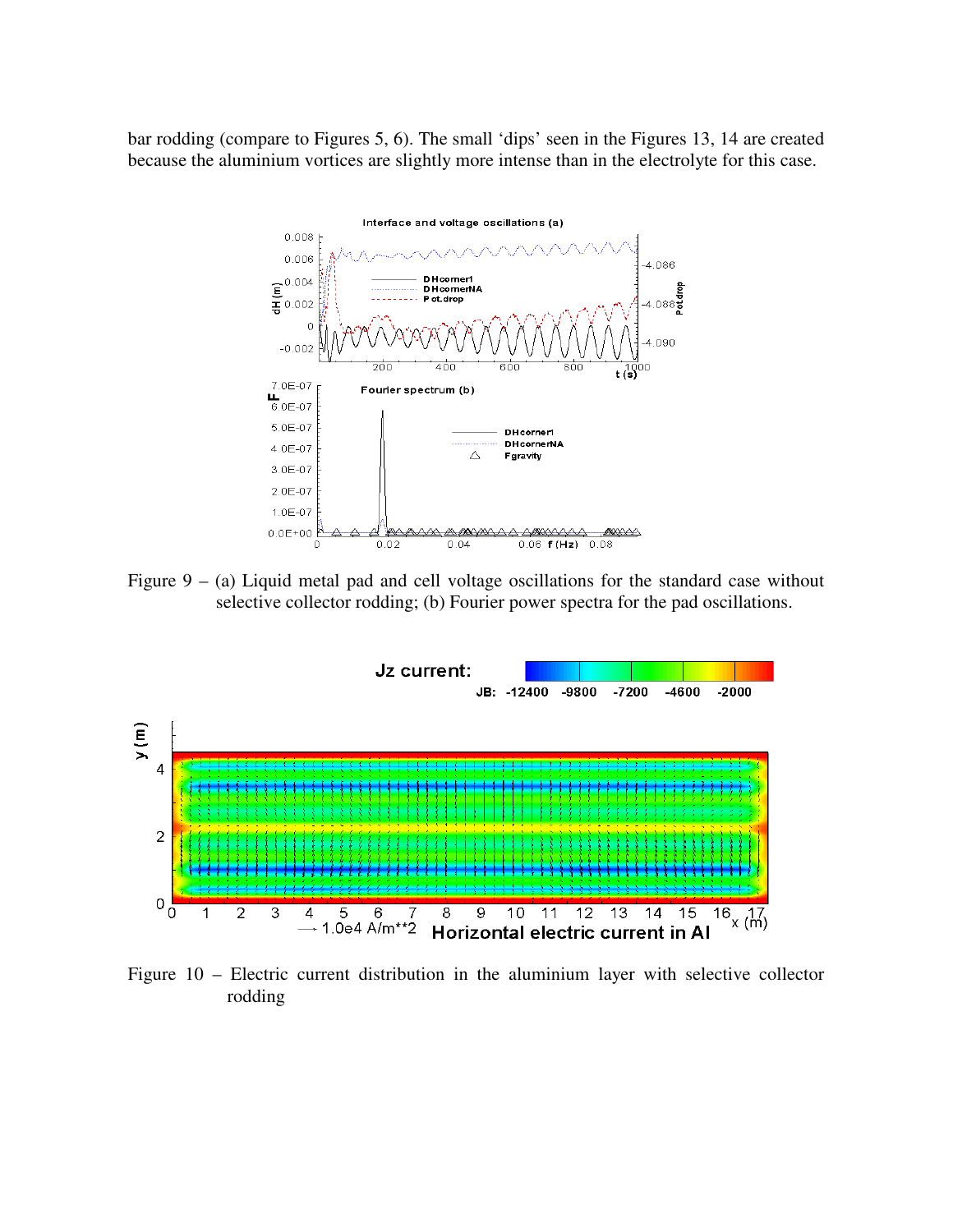

Figure 11 - Velocity pattern and turbulent kinetic energy k distribution in the electrolyte layer for the case with selective collector rodding



Figure 12 - Velocity pattern and turbulent kinetic energy k distribution in the aluminium layer for the case with selective collector rodding

The metal pad surface oscillation still exists, however not growing after a rather long time period simulated (Figure 15), because the magnetic field  $B<sub>z</sub>$  component for the end cells is about 14 Gs on average if compared to 8 Gs for the cells in mid-line where a high level of MHD stability is achieved (see Figure 16). The cell voltage oscillations shown additionally in Figures 9 and 15 indicate similar oscillations, which can be easily detectable from the overall cell voltage measurements. The average voltage is decreasing in magnitude by 1-2 mV during the course of the simulation in both cases because of the gradual anode burnout process incorporated in the model which makes the average ACD more uniform, reduces the overall cell resistivity and stabilizes the cell noise produced by the MHD waves.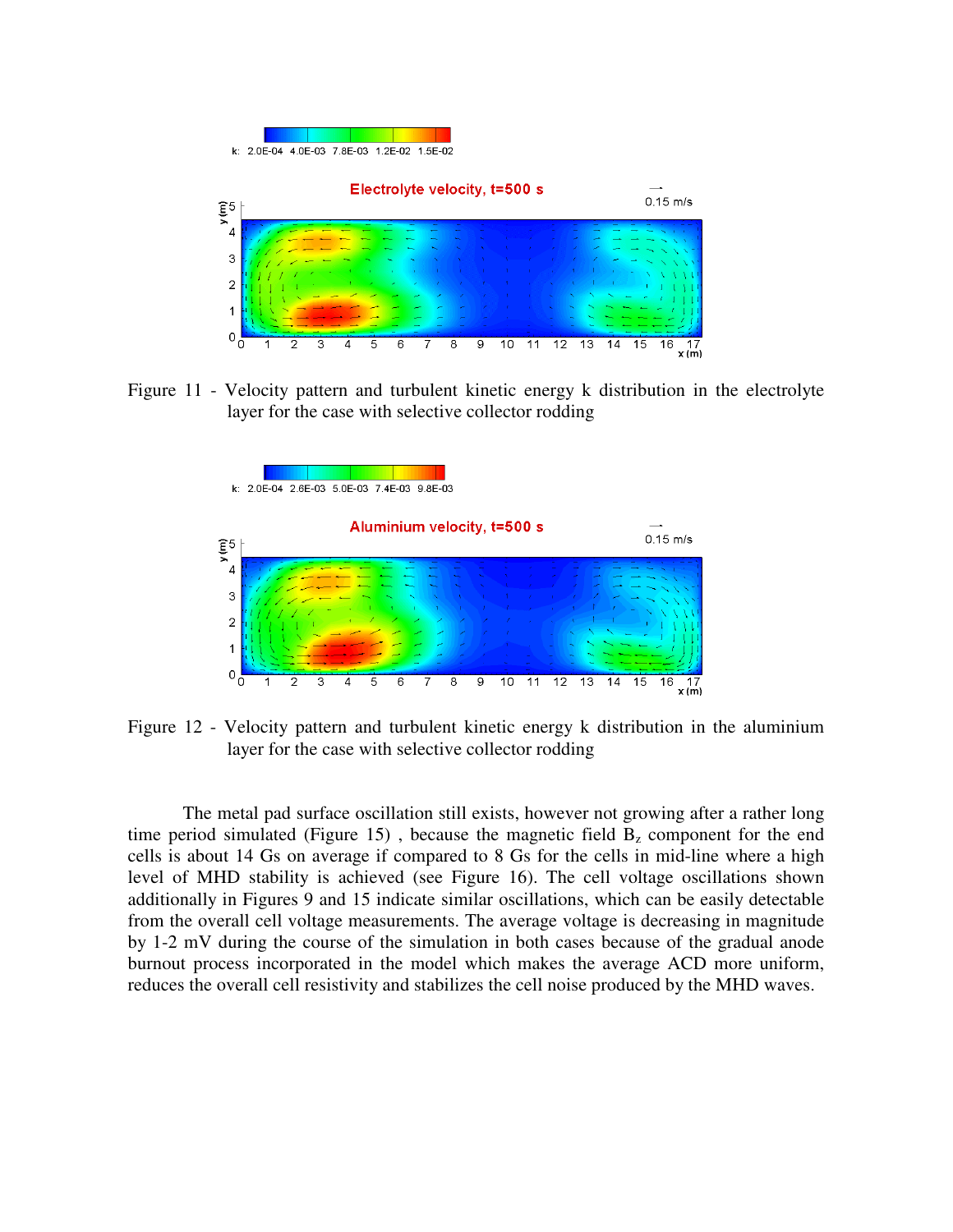

Figure 13 – Liquid metal pad instantaneous surface at 500 s with selective collector rodding



Figure 14 – Liquid metal pad instantaneous surface at 525 s with selective collector rodding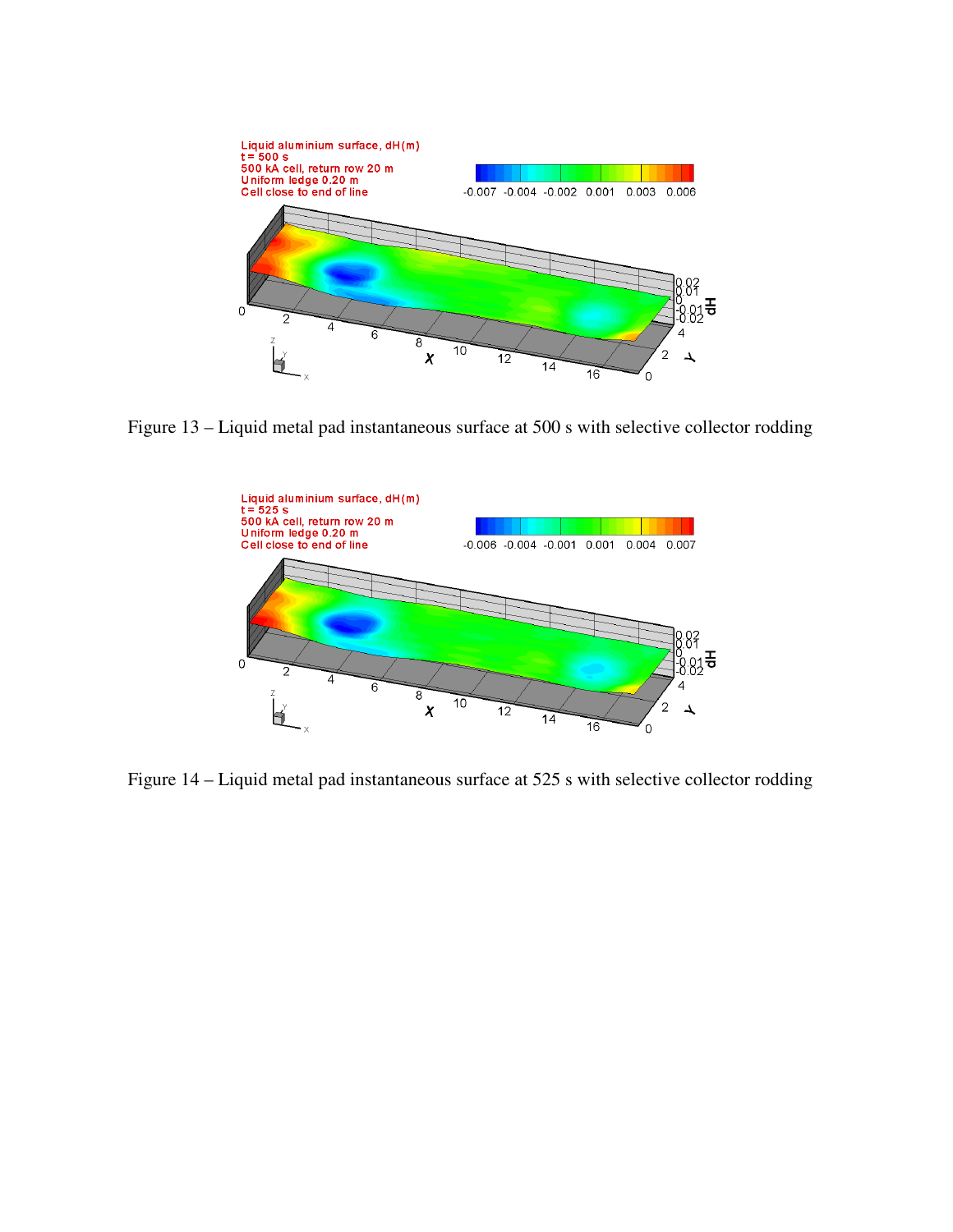

Figure  $15 - (a)$  Liquid metal pad and cell voltage oscillations for the case with selective collector rodding; (b) Fourier power spectra for the pad oscillations



Figure 16 – Liquid metal pad and cell voltage oscillations for the case with selective collector rodding when the cell is located in the middle of the line

## **CONCLUSIONS**

The MHD stability modelling for the experimental high amperage 500 kA cells indicates that the selective collector bar rodding can be useful for reducing the cell noise and increasing the stability. The effect may be particularly useful for the end of line cells where the stability is often compromised.